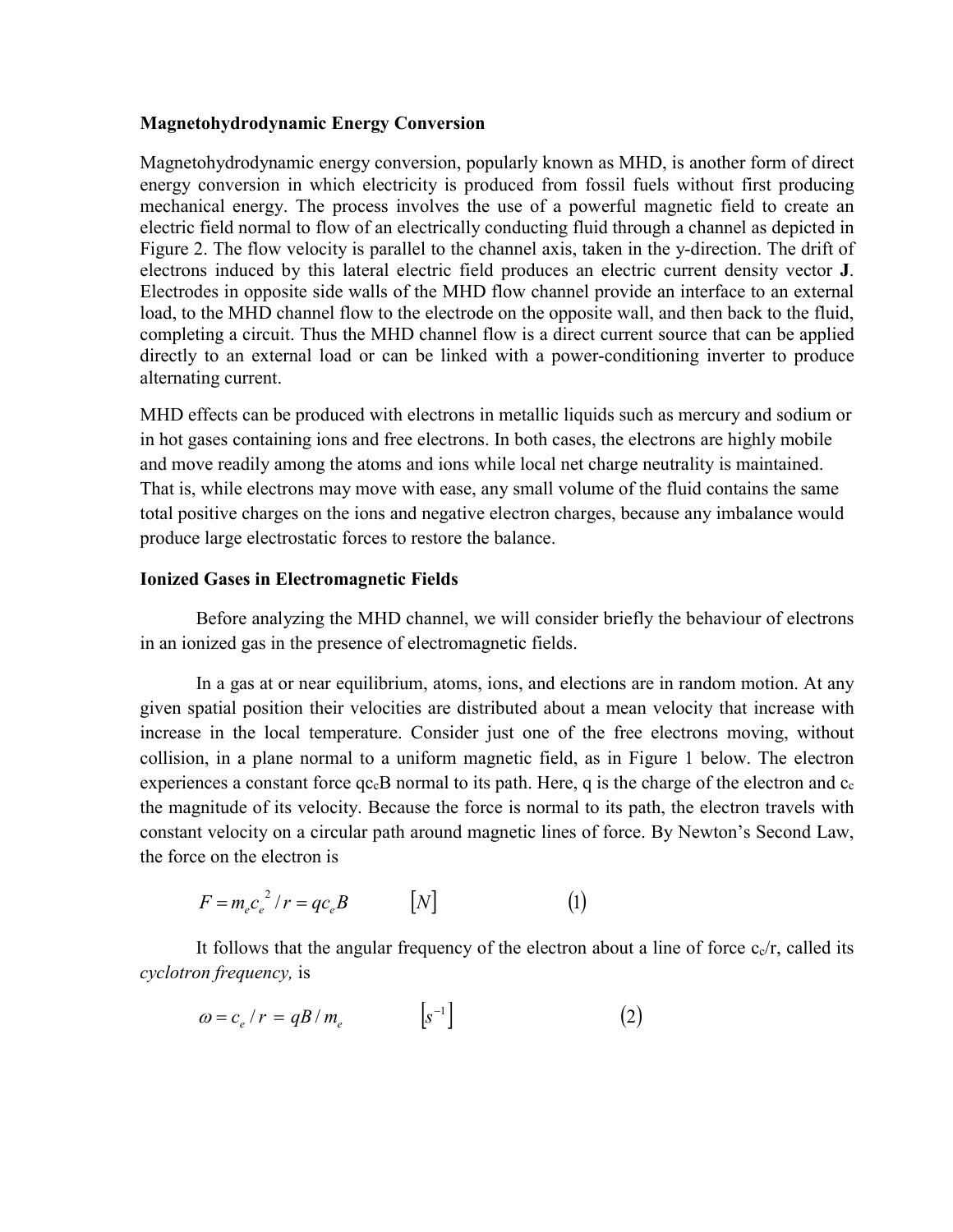



The electron cyclotron frequency is independent of electron velocity and is dependent only on the magnetic field strength and electron properties. Although the cyclotron motions of electrons exist in gases when strong magnetic fields are present, the circular paths of the electrons may be disrupted by collisions with other parties.

The likelihood of collisions between particles depends on their effective sizes: larger particles will collide more frequently. The probability of collision is taken as proportional to the collision cross-section Q of the particle, which may be thought of as its area. The frequency of collision of electron  $\omega_c$  is given by the product of the electron number density, n<sub>e</sub> (electrons/m<sup>3</sup>), the collision cross-section, Q [m<sup>2</sup>], and the velocity, c<sub>e</sub> [m/s]:

$$
\omega_c = n_e Q c_e = 1/\tau \qquad \qquad [collisions \text{ } per \text{ } s \text{]}
$$
 (3)

Here, the mean time between Collins,  $\tau[s]$ , is the inverse of the collision frequency.

The ratio of the cyclotron frequency to the collision frequency  $\omega/\omega_c$ , is called the *Hall parameter*. It indicates the relative importance of the magnetic field and collisions in controlling electron motion in the ionized n gas. The Hall parameter is related to the magnetic field intensity by

$$
\omega/\omega_c = \omega \tau = qB \tau / m_e = qB / n_e m_e Q c_e
$$
\n(4)

It is proportional to the number of cyclotron loops made collision. A Hall parameter large compared with one indicates magnetic-field-dominated motion of electrons, while a small value implies that collisions quickly break up ordered motions produced by the magnetic field.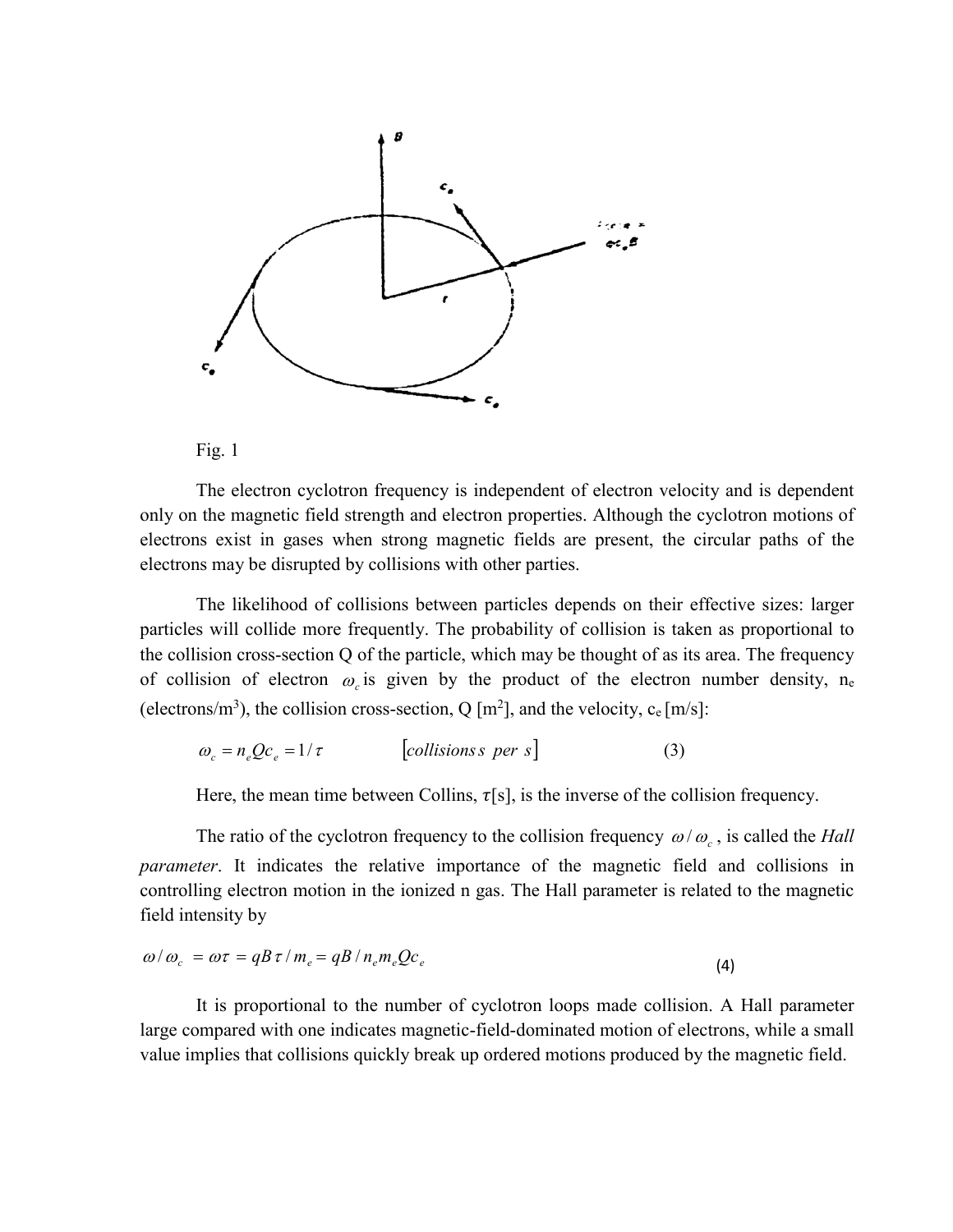At least three velocities are of importance in a conducting gas in a MHD channel. First, the velocity of the gas stream is given by **u** (assumed constant for the present case for an appropriately designed channel). Secondly, the velocities of individual electrons **c**e, as just introduced, are distributed about an average value that increases with the local temperature. In the absence of electromagnetic fields, the average value of  $c<sub>c</sub>$  over all electrons is the flow velocity **u**; i.e., on the average the electrons move with the gas flow. When fields are present, however, there may be an average motion of electrons relative to the gas. The third velocity, the relative velocity of an electron **w**c, is defined as the vector difference of its absolute velocity and the mean fluid velocity:

$$
\omega_e = c_e - u \qquad [m/s]
$$
 (5)

The drift velocity we, is the magnitude of the average of the relative velocities of the electrons. In the absence of fields, the average of **c**<sup>e</sup> is **u**, and thus the drift velocity is zero. When an electric field is present, however, the transport of negative charge by electrons represents a current flow in the gas.

Another important parameter, *the electron mobility* $\mu$ , is a measure of the response of electrons to an electric field. It is defined as the ratio of the magnitude of the electron drift velocity we to the local electric field intensity.

$$
\mu = w_c / E \qquad [m^2 / V - s] \tag{6}
$$

If it is assumed that an electron loses all of its drift velocity on collision, the acceleration of the electron may be approximated by the ratio of the drift velocity to the mean time between collisions. Because the force due to the electric field is given by qE, Newton's School Law allows the drift velocity to be expressed as

$$
w_c = qE\,\tau \mid m_e \qquad [m/s]
$$
 (7)

The electron mobility can then be written as

$$
\mu = q \tau / m_e \qquad [m^2 / V - s] \tag{8}
$$

Using equation  $(4)$ , the product  $\mu$ B becomes the Hall parameter:

$$
\mu B = q \tau B / m_e = \omega \tau = \omega / \omega_c \tag{9}
$$

Thus the Hall parameter is large for gases of high electron mobility in strong magnetic fields. It will be seen that this can have a significant effect on MHD channel design.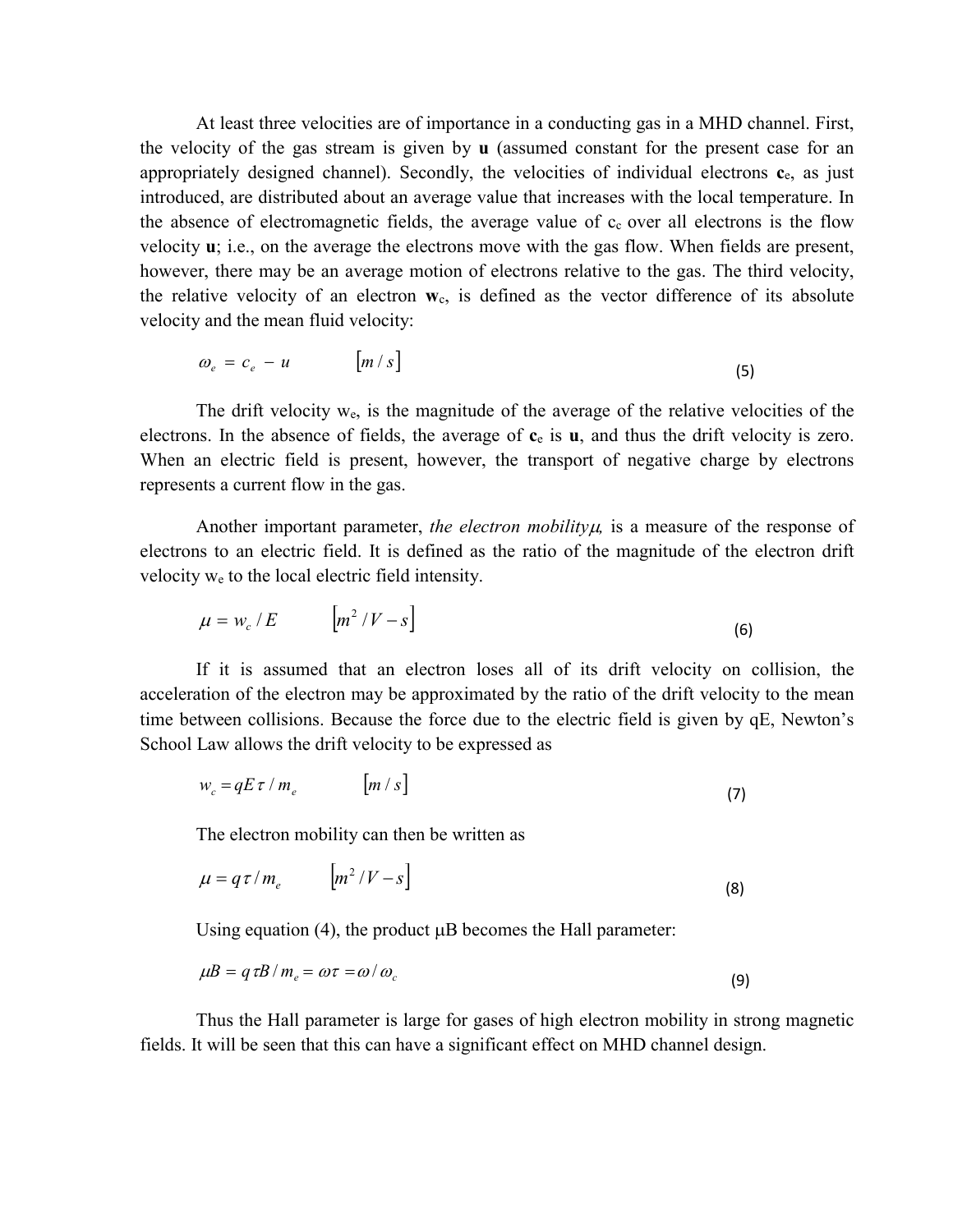Assuming electrons as the dominant charge carriers, the current density can also be related to the electron mobility through the drift velocity:

$$
J = n_e q w_e = n_e q^2 \tau E / m_c
$$
  
=  $\mu n_e q E$  
$$
[A / m^2]
$$
 (10)

The electron conductivity of a stationary gas is then given by  $(\sigma)$ :

$$
\sigma = J/E = \mu n_c q \qquad \left[ (\Omega - m)^{-1} \right] \tag{11}
$$

Thus high electron mobility and electron number density are essential to achieve the high conductivity needed in an MHD generator.

## **Analysis of a Segmented Electrode MHD Generator**

Consider the one dimensional flow of a gas in an MHD channel coupled with a simple threedimensional model of the electromagnetic phenomena. Rather than the continuous electrode configuration , we examine a refined configuration, shown in Figure 2 . we examine a configuration, shown in Figure 3. Here the electrodes, set in opposite electrically insulated channel walls, are segmented in the stream wise direction. This eliminates a return path along the wall for axial electrical currents in the flow.



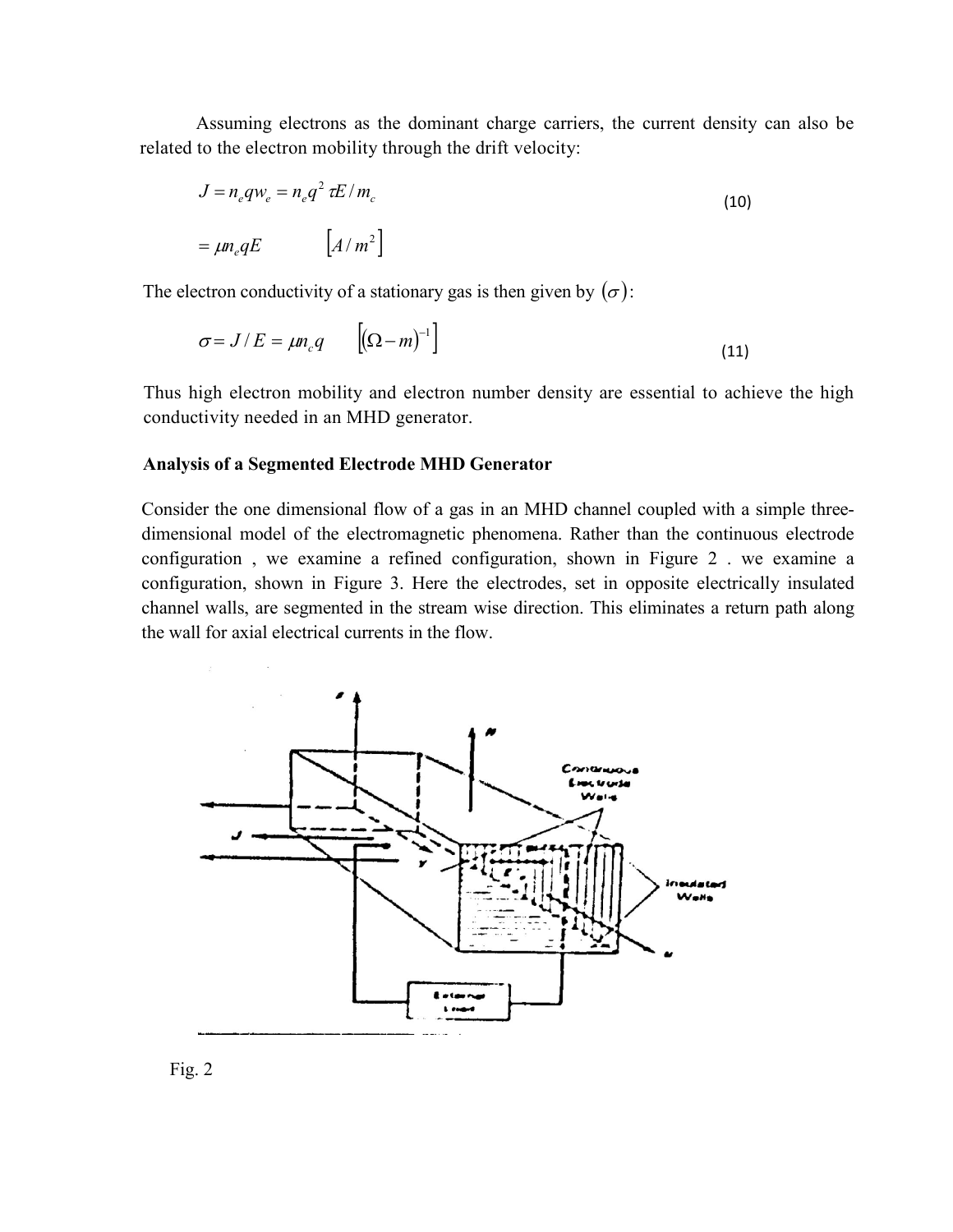By the same notation as in Figure 2, a seeded, ionized gas flows through the segmentedelectrode channel in the y-direction with a constant velocity *u.* A uniform magnetic field in the zdirection exists throughout the gas in the channel. A force given by q**uxB**, and thus an equivalent electric field **uxB** is imposed on the flow in the channel. Therefore, positive ions tend to drift in the positive x-direction and electrons drift in the negative x-direction toward the right electrodes. Because their mobility is much greater than that of the relatively massive ions, the electrons are the primary charge carriers. The electrons are collected at the right electrodes and flow through the external circuits returning to the channel at the left electrodes, as shown in Figure 3.

When the channel is under an electrical load, the current density vector in the t-direction induces a force on the fluid in the negatives-direction. Thus the x-component of J interacts with the magnetic field to produce the axial electric field component  $E_y = -JB$  that opposes the flow velocity *u.* In order to maintain a constant velocity in the duct, a streamwise pressure gradient, *dp/dy,* must balance the force due to this axial electric field





and the viscous forces. Thus, ignoring viscous resistance, the axial force on the gas per unit volume is

$$
F_y = -\beta J \times B / = -JB = dp / dy \quad \left[ N / m^3 \right] \tag{12}
$$

where the negative sign indicates that the magnetic force is directed upstream. As a result  $dp/dy < 0$ , indicating that the flow pressure drops as y increases. The resulting net pressure force in the positives-direction balances the magnetic and viscous forces and maintains the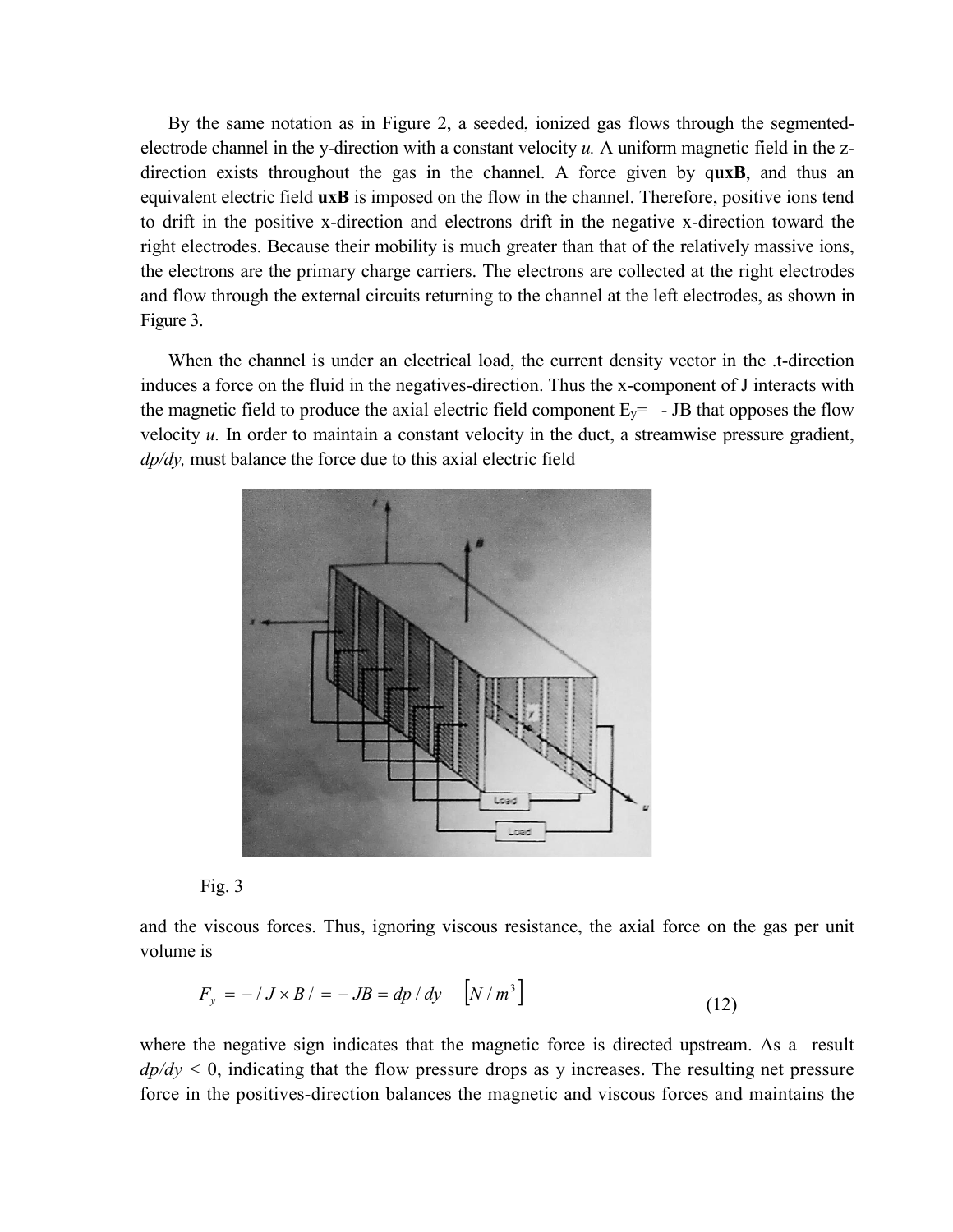flow velocity constant. A compressor is therefore required upstream of the channel to pressurize the flow, to support the field-induced streamwise pressure gradient, and thus to maintain the steady flow in the channel.

With segmented electrodes there is no axial current in the channel  $(y = 0)$ , and thus the current density component  $J_x=J$  is proportional to the net electric field in they direction;

$$
J = \sigma (uB - E_x) \qquad [A/m^2]
$$
 (13)

The combined electrical resistance of the MHD channel flow and the external load governs the available potential at the MHD electrodes. If the external circuit is open, *J=* 0; hence, Equation (14) indicates that  $E_x|_{open} = uB$ . With a finite external resistance, current flows and the electrode potential is reduced below the open-circuit value. Thus, under load, the channel voltage drops to a fraction *K* of the open-circuit voltage. Hence, we may write  $E_x = KuB$ , where *K* is called the *channel load factor* and where  $0 \le K \le 1$ . The current density then becomes

$$
J = \sigma u B \left( 1 - K \right) \qquad \qquad \left[ A / m^2 \right] \tag{14}
$$

The electrical power delivered to the load per unit volume of channel is then given by

$$
Power|_{out} = \mathbf{J} \cdot E = \sigma u^2 B^2 K (1 - K) \qquad [W/m^3]
$$
 (15)

Returning now to consideration of the stream wise electrical fluid interaction, we write the steady-flow form of the First Law for an adiabatic control volume, including the work done against the body force, as

$$
m(h_1 + u_2^1 / 2) = m(h_2 + u_2^2 / 2) + mw \qquad [J/s]
$$
 (16)

where *m* is the channel mass flow rate. Work is positive here because it is done by the fluid in the channel to produce the electrical current flow to the external load. For constant velocity in the channel, this becomes

$$
h_2 = h_1 - w = h_1 - (Power|_{out}) (Volume)/m
$$
  
=  $h_1 - \sigma u^2 B^2 K (1 - K)/\rho$  [*kJ*/*kg*] (17)

where  $\rho$  is the gas density. Thus the work delivered to the load reduces the thermal energy of the flow. We have seen that a compressor is required to pressurize the flow in the channel and that heating of the flow provides a high entrance enthalpy and work output.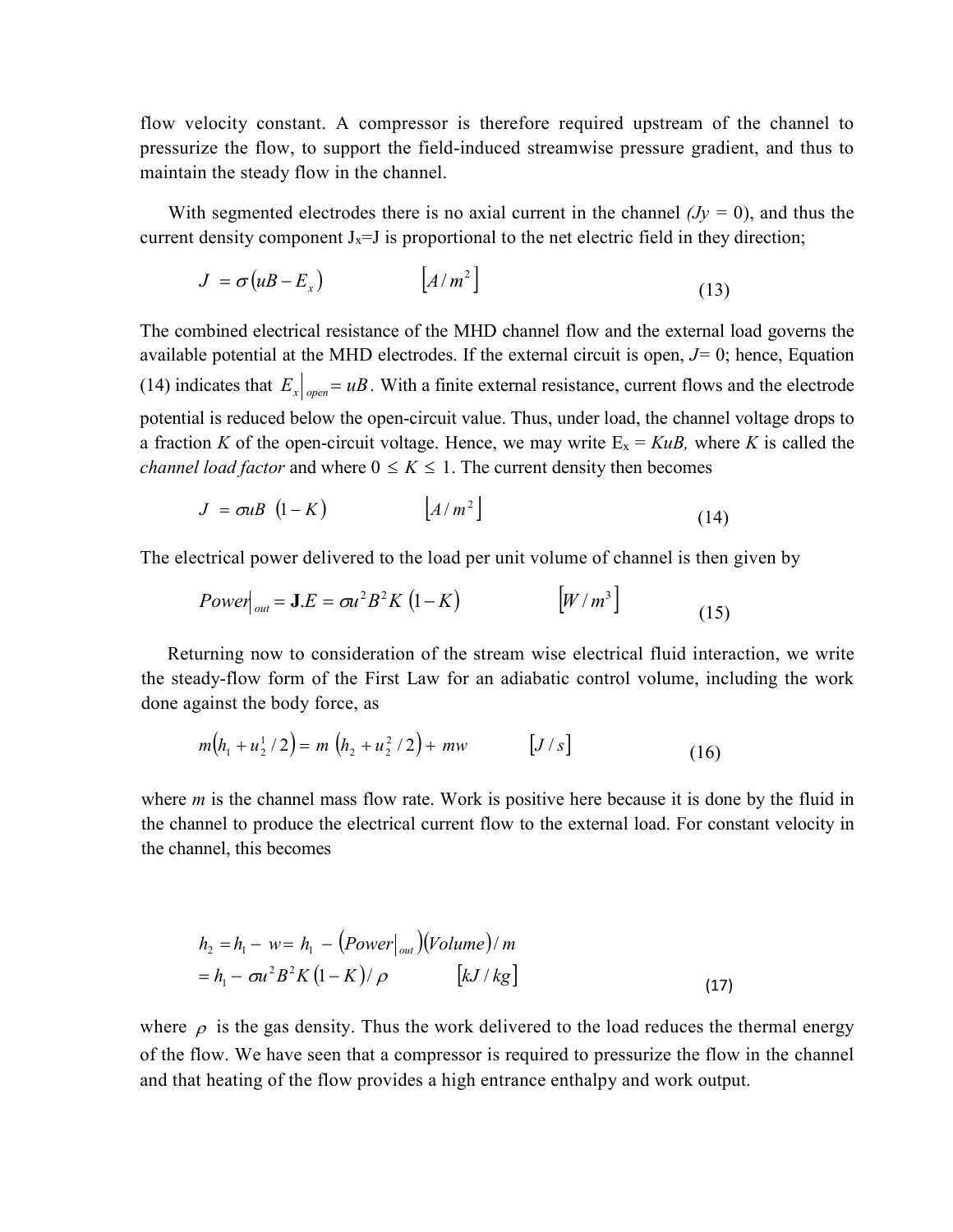From Equations (12) and (14), the electrical retarding force on the flow is

$$
F_{y} = \sigma u B^{2} (1 - K) \qquad \qquad [N/m^{3}]
$$
\n(18)

and the fluid power to push the gas through the channel per unit volume is

$$
Power\big|_{in} = \big|F_{y}u\big| = \sigma u^{2}B^{2}\left(1 - K\right) \qquad \qquad \big[ W/m^{3} \big] \tag{19}
$$

The Ohmic or  $I^2R$  loss is given, using Equation (14), by

$$
J^2 / \sigma = [\sigma u B (1 - K)]^2 / \sigma = \sigma (\sigma B)^2 (1 - 2K + K^2)
$$
  
=  $\sigma u^2 B^2 (1 - K) - \sigma u^2 B^2 K (1 - K)$  [*W* / *m*<sup>3</sup>] (20)

Comparing equations (15) and (19) with equation (20), we see that the ohmic loss is the difference between the power required to push the flow through the channel and the useful power through the load.

The efficiency of the channel is defined as the ratio of the  $Power|_{out}$  to  $Power|_{in}$ . By Equations (15) and (19), the MHD channel efficiency is

$$
\eta = Power_{out} / Power_{in} = K \tag{21}
$$

Thus the electrical efficiency of the segmented electrode MHD channel is equal to the channel load factor. Examination of Equation (15) shows that the power output vanishes when  $K = 0$  and when  $K = 1$ . Thus there must be an intermediate value of K that maximizes the power output. By differentiation of Equation (15) with respect to *K,* the usual methods of calculus indicate that the power is maximized when  $K = 0.5$ . Thus operation at this value implies that 50% of the flow energy input to the channel is converted to electricity, and the remainder is dissipated in the flow channel. This energy is not lost from the flow but is an irreversibility that is reflected in a loss in ability of the flow to do work.

## **EXAMPLE I 1.6**

A 10 m<sup>3</sup> MHD generator with segmented electrodes has a short-circuit current density of 12,000 amperes per square meter. The gas conductivity is 20 (Ohm-m)<sup>-1</sup>. If flow and magnetic field conditions are unchanged when the load factor is 0.6, what is the output power? What is the actual current density in the channel? If the magnetic field is doubled in strength, by what factor would you expect the output power to change?

Solution